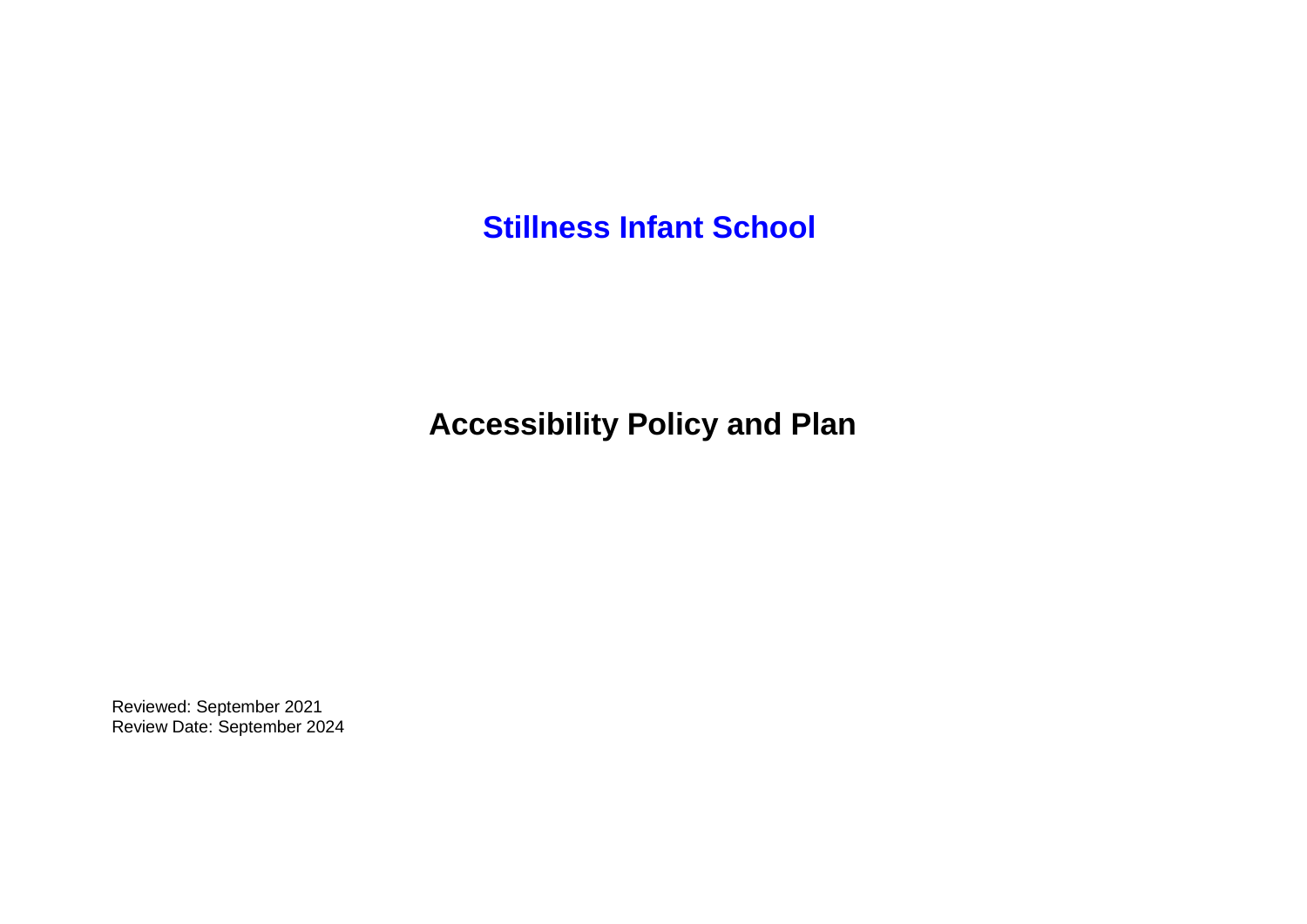This Accessibility Policy and Plan are drawn up in compliance with current legislation and requirements as specified in Schedule 10, relating to Disability, of the Equality Act 2010. School Governors are accountable for ensuring the implementation, review and reporting on progress of the Accessibility Plan over a prescribed period.

- 1. We are committed to providing an accessible environment which values and includes all children, staff, parents and visitors regardless of their education, physical, sensory, social, spiritual, emotional and cultural needs. We are committed to challenging negative attitudes about disability and accessibility and to developing a culture of awareness, tolerance and inclusion.
- 2. Stillness Infant School has implemented plans, over time, to additionally improve and ensure the accessibility of provision for all children, staff and visitors to the school.
- 3. An Accessibility Plan will be drawn up to cover a three year period. The plan will be updated earlier if required.
- 4. The Accessibility Plan will contain relevant actions to:
	- Improve access to the physical environment of the school, adding specialist facilities as necessary. This covers reasonable adjustments to the physical environment of the school and physical aids to access education.
	- Increase access to the curriculum for children with a disability, expanding and making reasonable adjustments to the curriculum as necessary to ensure that children with a disability are as, equally, prepared for life as are the able-bodied children. This covers teaching and learning and the wider curriculum of the school such as participation in after-school clubs, leisure and cultural activities or school visits. It also covers the provision of specialist aids and equipment, which may assist these children in accessing the curriculum.
	- Improve and make reasonable adjustments to the delivery of written information to children, staff, parents and visitors with disabilities. Examples might include hand-outs, timetables, and information about the school and school events. The information should be made available in various preferred formats within a reasonable time frame.
- 5. The Action Plan for physical accessibility relates to the Access Audit of the school, which is undertaken regularly. The audit will need to be revisited prior to the end of each first three-year plan period in order to inform the development of the new Plan for the following period.
- 6. The School website will make reference to this Accessibility Plan.
- 7. The School's complaints procedure covers the Accessibility Plan.
- 8. The Plan will be monitored through the Governors' Teaching and Learning Committee.
- 9. We recognise the need for continued awareness raising and training for staff and governors in the matter of disability discrimination.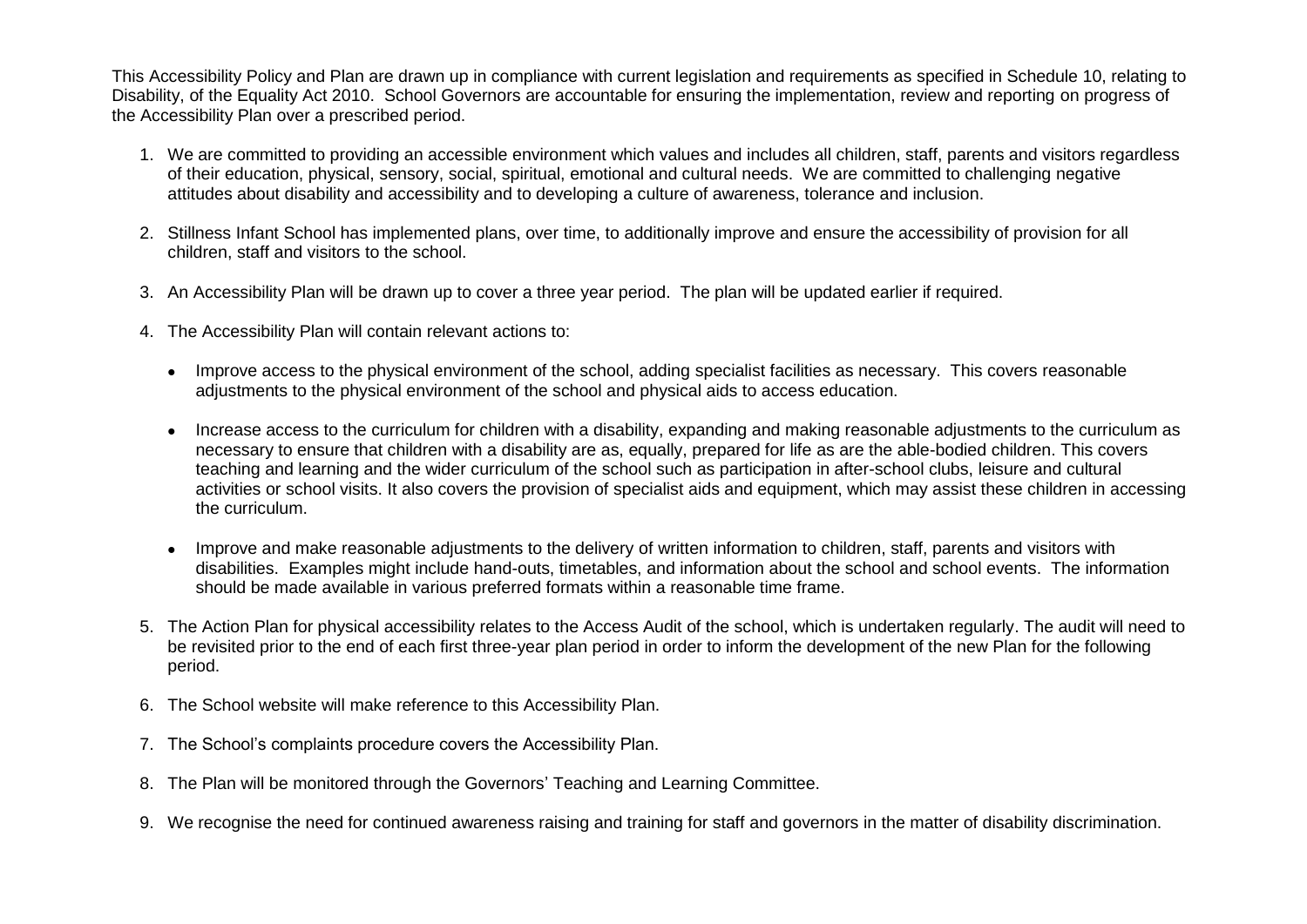| <b>Stillness Infant School Accessibility Plan 2021-2024</b> |  |
|-------------------------------------------------------------|--|
|                                                             |  |

| <b>Priority</b>                                                                                                                                    | Lead<br>People                                         | <b>Strategy / Action</b>                                                                                                                                                                                                                                                                                                                                                                     | <b>Time</b>  | <b>Success Criteria</b>                                                                                                                                                            |
|----------------------------------------------------------------------------------------------------------------------------------------------------|--------------------------------------------------------|----------------------------------------------------------------------------------------------------------------------------------------------------------------------------------------------------------------------------------------------------------------------------------------------------------------------------------------------------------------------------------------------|--------------|------------------------------------------------------------------------------------------------------------------------------------------------------------------------------------|
| Promote positive<br>attitudes towards<br>disabilities                                                                                              | Year<br>group $/$<br>subject<br>leaders/<br><b>SLT</b> | Consider accessibility when planning school trips<br>Review curriculum for opportunities to raise awareness<br>and present disability in a positive way.<br>Review books – encourage a range of books to positively<br>reflect disabilities<br>Assembly focus/fundraising – link to key dates e.g. Go<br>Orange Day, Demelza etc.                                                            | Continuous   | Increased understanding<br>and positive attitude<br>towards disabilities.<br>Increased participation in<br>school life.                                                            |
| Promote equality of<br>opportunity between<br>disabled children and<br>other children                                                              | <b>DHT</b>                                             | Check attendance of disabled children at lunchtime and<br>after school clubs.<br>Adaptations to sports provision, both within the<br>curriculum and events e.g. sports days                                                                                                                                                                                                                  | Yearly check | Disabled children will<br>have access to lunch and<br>after school clubs.<br>Disabled children will be<br>able to participate fully in<br>adapted sports<br>curriculum and events. |
| Take account of<br>disabled people's<br>disabilities and make<br>reasonable<br>adjustments                                                         | <b>DHT</b>                                             | Newsletters and other documents:<br>Make large print documents available on request.<br>$\bullet$<br>Have newsletters available to read on the website.<br>$\bullet$<br>Adaptations to parent events including concerts, parent<br>consultations etc. this may include interpreters, seating<br>arrangements etc.                                                                            | Yearly check | Improved delivery of<br>information in a format<br>appropriate to needs.<br>Disabled parents/carers<br>are able to successfully<br>access parent or family<br>events at school.    |
| Improve the<br>environment to<br>increase the extent to<br>which disabled pupils<br>can take advantage of<br>education and<br>associated services. | <b>SLT</b>                                             | Ensure that the classrooms and other areas are optimally<br>organised for disabled children within current restraints. Identify<br>if there are any needs and actions for future improvements:<br>Plan classrooms in accordance with child needs.<br>$\bullet$<br>Organise resources to reflect need<br>$\bullet$<br>Incorporate accessibility into any proposed structural<br>alternatives. | Yearly check | Environments are more<br>user friendly for disabled<br>pupils, allowing them<br>equality of opportunity to<br>access the curriculum.                                               |